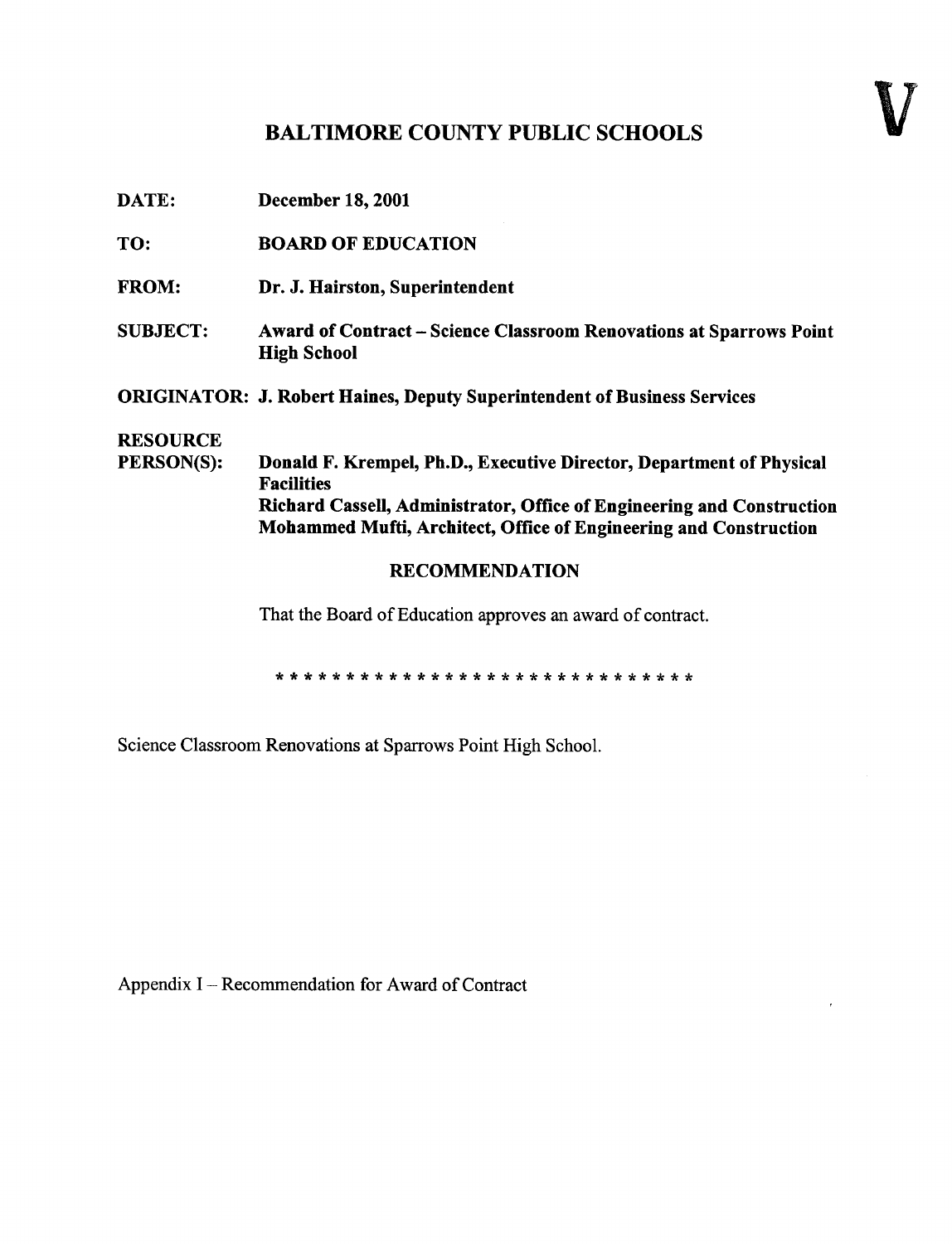## Appendix I

## Recommendation for Award of Contract Science Classroom Renovations - Sparrows Point High School December 18, 2001

On November 29, 2001, eight (8) bids were received for the renovation of science rooms at Sparrows Point High School - Bid #5-528-02. This project consists of replacing all laboratory casework, lighting, flooring, ceilings, and heating and ventilation systems in six science rooms, five preparation rooms, and one student project room. A summary of the bids received is attached. Based on the bids received, the Department of Physical Facilities recommends an award of contract to North Point Builders, Inc., the lowest responsive bidder, in the amount of \$1,090,000.00 for the Base Bid plus Add Alternate #1. This Add Alternate will provide a trailer to store science equipment during construction on this project.

At this time, we also request approval of a 10% Change Order Allocation in the amount of \$109,000.00, to cover any unforeseen conditions and minor changes to the contract, to be authorized and approved by the Building Committee in accordance with Board Policy.

Funding for this project is available in Capital Budget Project #666 – Alterations/Code Updates/Restorations .

APPROVED:

temmisen tor

Donald F. Krempel, Ph.D. xecutive Director